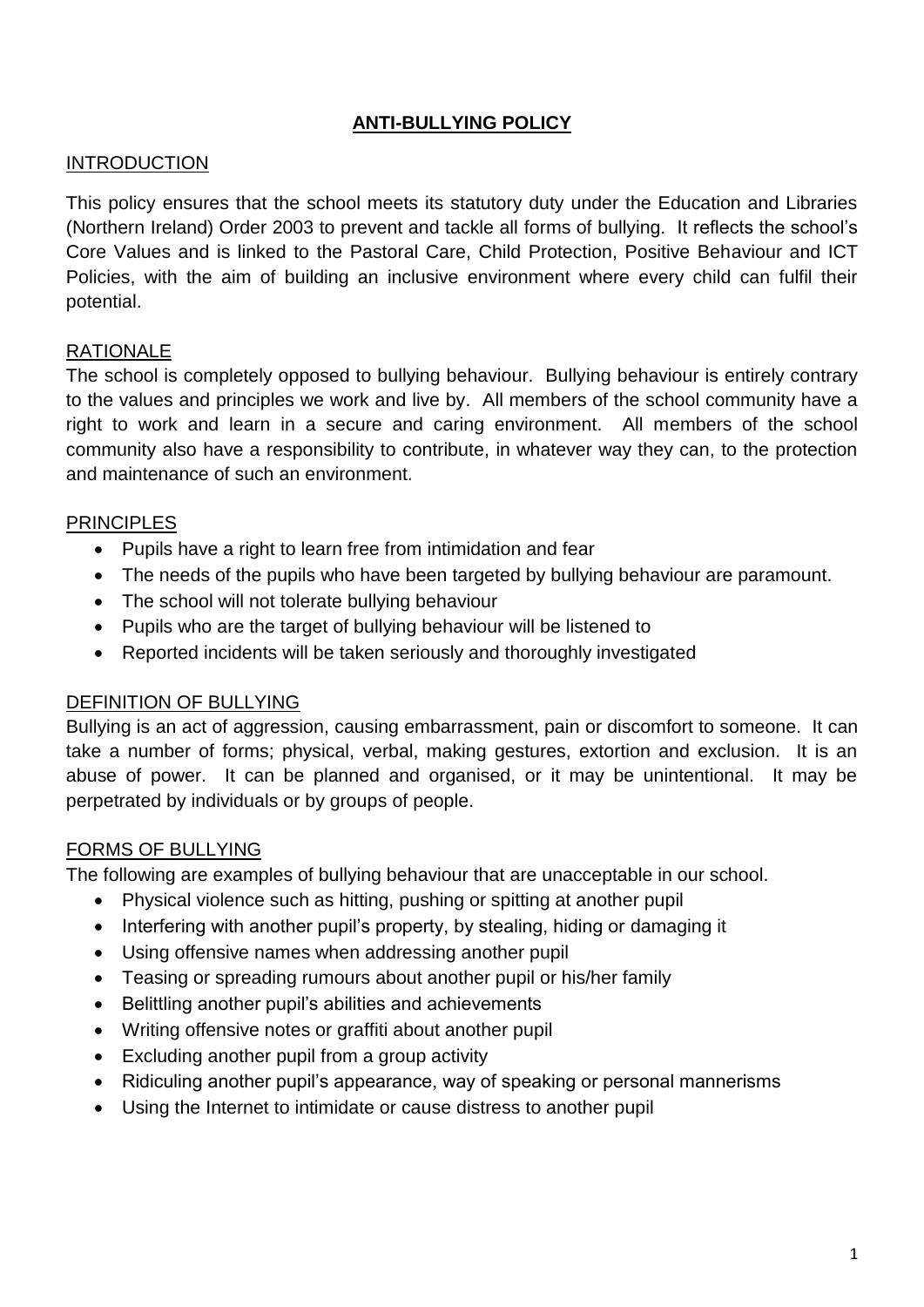# PARTICIPATION AND CONSULTATION PROCESS

- Awareness raising of bullying for staff and pupils
- Questionnaires distributed to staff, parent representatives on the PTA and the School Council
- Involvement of the School Council in promoting an anti-bullying school
- Monitoring, evaluating and reviewing procedures and the policy

## RESPONSIBILITIES OF ALL STAKEHOLDERS

## The Responsibilities of Staff

Our staff will:

- Foster in our pupils' self-esteem, self-respect and respect for others
- Demonstrate by example the high standards of personal and social behaviour we expect of our pupils
- Discuss bullying behaviour with all classes, so that every pupil learns about the damage caused to both the child who is bullied and to the person who exhibits bullying behaviour, and the importance of telling an adult about bullying when it happens
- Be alert to signs of distress and other possible indications of bullying behaviour
- Listen to children who have been bullied, take what they say seriously and act to support and protect them
- Report suspected cases of bullying to, Mrs Caldwell, Mrs Buchanan, Mrs Beattie, Mr Hamilton, Mrs Thompson or Mr Torrens, the named teachers for Child Protection
- Follow up any complaint by a parent about bullying, and report back promptly and fully on the action which has been taken
- Deal with observed instances of bullying promptly and effectively, in accordance with agreed procedures
- Follow the processes and procedures laid out in the NIABF Anti-bullying document

## The Responsibilities of Pupils

We expect our pupils to:

- Refrain from becoming involved in any kind of bullying, even at the risk of incurring temporary unpopularity
- Intervene to protect the pupil who is being bullied, unless it is unsafe to do so
- Report to a member of staff any witnessed or suspected instances of bullying, to dispel any climate of secrecy and help to prevent further instances

Anyone who becomes the target of bullying should:

• Not suffer in silence, but have the courage to speak out, to put an end to their own suffering and that of other potential targets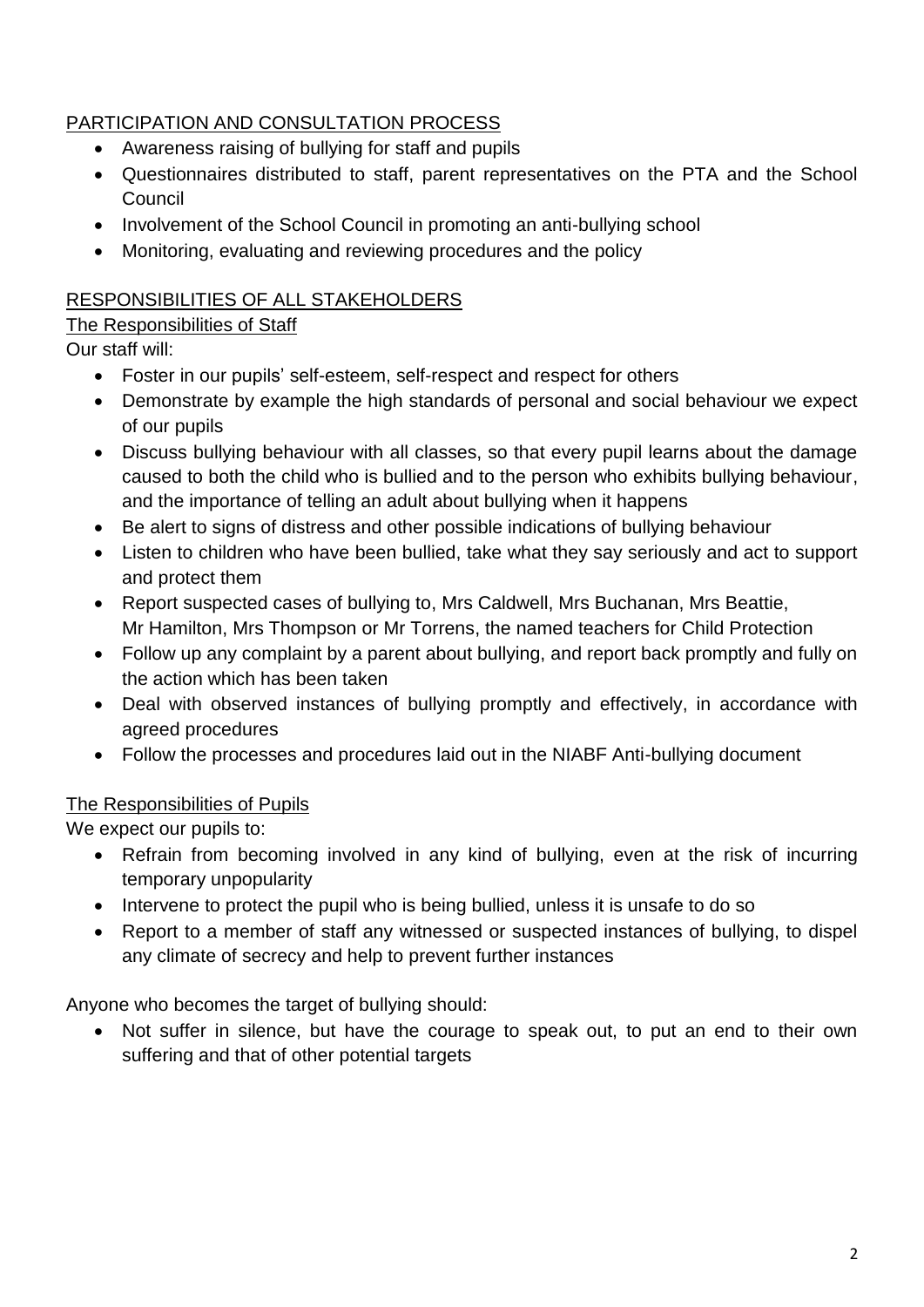### The Responsibilities of Parents

We ask our parents to support their children and the school by:

- Watching for signs of distress or unusual behaviour in their children, which might be evidence of bullying
- Advising their children to report any bullying to their class teacher and explaining the implications of allowing the bullying to continue unchecked, for themselves and for other pupils
- Advising their children not to retaliate violently to any forms of bullying
- Being sympathetic and supportive towards their children, and reassuring them that appropriate action will be taken
- Keeping a written record of any suspected instances of bullying
- Informing the school of any suspected bullying, even if their children are not involved
- Co-operating with the school, if their children are accused of bullying, to ascertain the truth and point out the implications of bullying, both for the children who are bullied and for the bullies themselves

### The Responsibilities of All

Everyone should:

Work together to combat and to eradicate bullying

### PRENTATIVE INTERVENTIONS TO CREATE A BULLY FREE ETHOS

- School rules
- Promotion of the school's core values
- Classroom management
- Pastoral provision
- Curriculum content. Circle Time. PDMU
- Adult supervision at all times
- Participation in anti-bullying week
- Anti-bullying leaflet for the children and posters designed by the School Council
- Assembly themes
- Buddy system at lunchtime
- Talks by PSNI about cyber-bullying

### RESPONDING TO INCIDENTS OF BULLYIHNG BEHAVIOUR

Action which may be taken

- Records kept
- Contacting parents/carers of all pupils concerned in the bullying incident
- Investigation
- Feedback to those concerned
- Support for both parties
- Sanctions
- Contacting relevant professions such as EWO, Educational Psychologist, Behaviour Support Team etc.